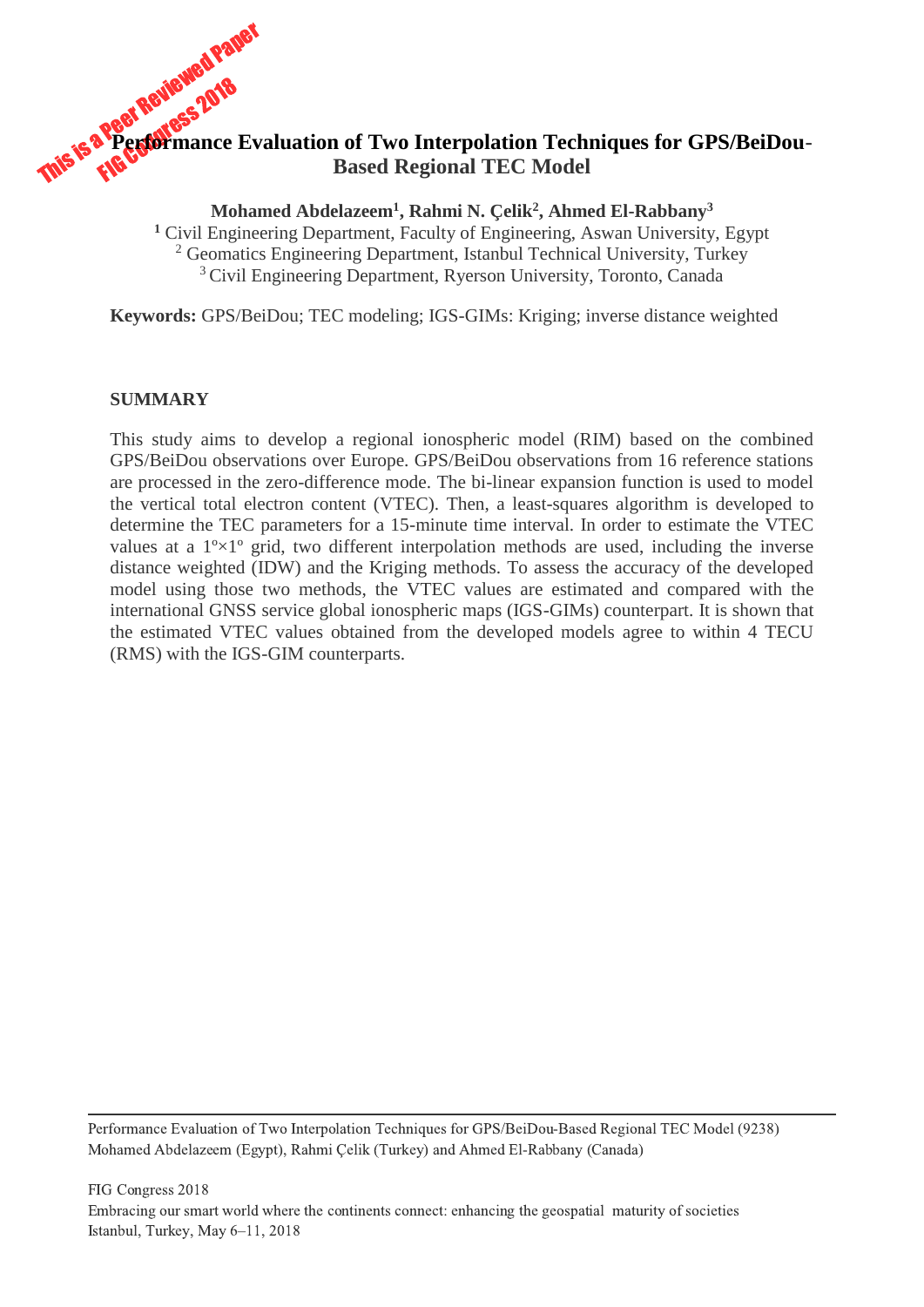# **Performance Evaluation Of Two Interpolation Techniques For GPS/BeiDou-Based Regional TEC Model**

## **Mohamed Abdelazeem, Rahmi N. Çelik, Ahmed El-Rabbany**

## **1. INTRODUCTION**

Ionosphere is the layer of freely charged electrons quantified by the total electron content (TEC). The slant TEC is the total number of electrons along the line-of-sight between the satellite and the receiver (Figure 1). TEC has a diurnal, a monthly, a seasonal and the so-called 11-year solar cycle variations. It also varies spatially, depending on the geographic location. TEC modeling is an important parameter for space weather and precise positioning applications. Therefore, the global positioning system (GPS) has been used widely in modeling the total electron content on both regional and global scales. Recently, the combined GPS/BeiDou system has also been used in TEC modeling with more visible satellites and better coverage of the ionosphere pierce point (IPP) (Figure 1).



Figure 1 Illustration of slant TEC, VTEC and IPP.

The ionosphere modeling using the GPS observations or the combined GPS/BeiDou observations has been proposed by a number of researchers (e.g., Tang et al., 2014; Wu et al., 2014; Li et al., 2015; Rovira-Garcia et al., 2015; Xi et al., 2015; Yang and Gao, 2015; Zhang et al., 2015; Ren et al., 2016; Xue et al., 2016). Zhang et al. (2015) developed a regional ionospheric mitigation model over China using data from BeiDou only, GPS only, and the combined GPS/BeiDou. In order to validate their model, the VTEC and differential code bias (DCB) were computed and compared with the center for orbit determination in Europe (CODE) counterpart. The findings revealed that the combined GPS/BeiDou model could significantly improve the accuracy of the estimated TEC and the DCB values.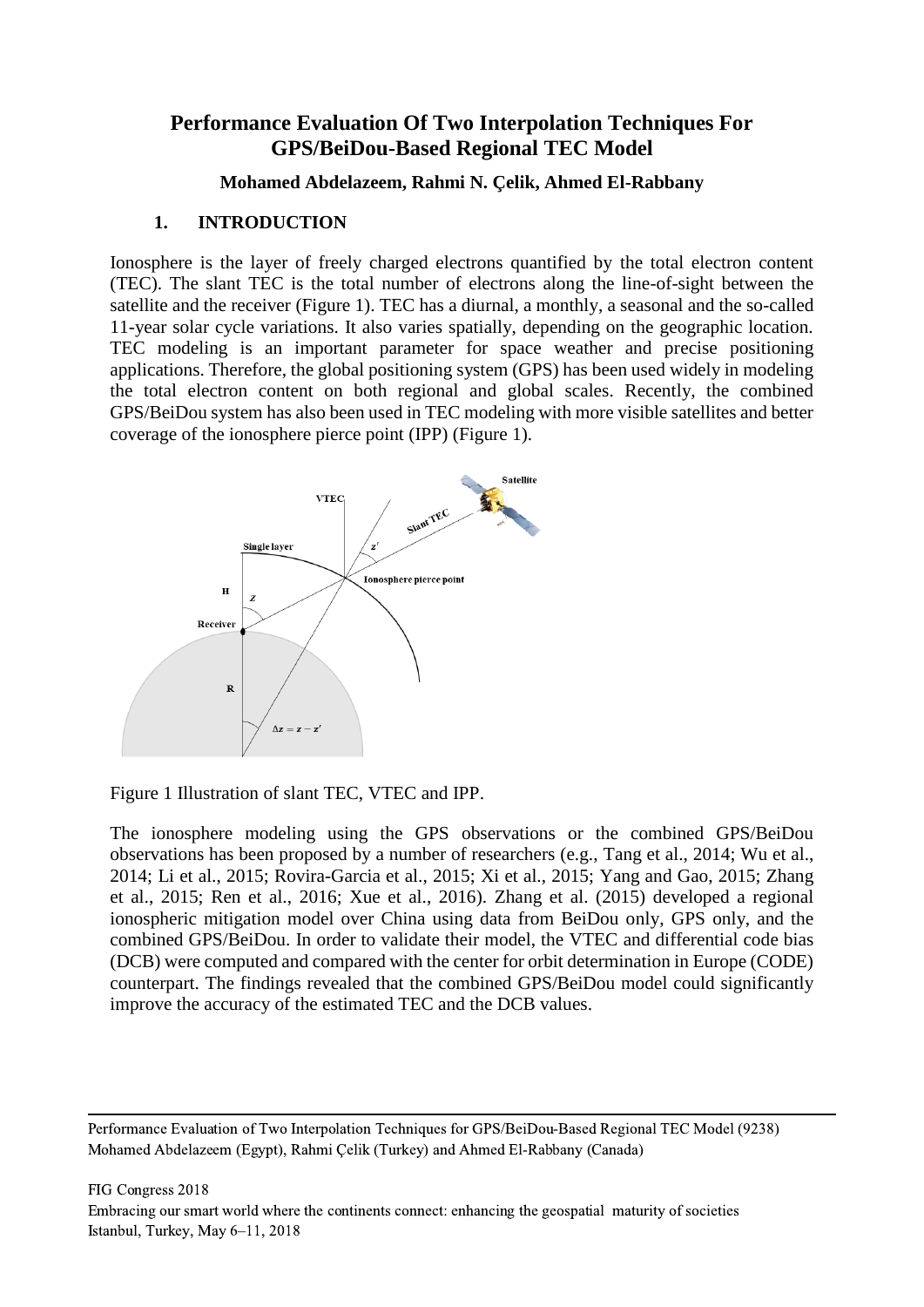The objective of this study is to develop a regional total electron content estimation model in Europe using the combined GPS/BeiDou observations. The proposed model has spatial and temporal resolutions of 1º×1º and 15 minutes, respectively. GPS/BeiDou observations from 16 international GNSS service (IGS) and IGS multi-GNSS experiment (IGS-MGEX), and EUREF reference stations are processed in the zero-difference mode. The bi-linear expansion function is used to model the VTEC. A least-squares algorithm is developed to estimate the VTEC parameters for a 15-minute time interval. Thereafter, two different interpolation techniques are used in order to determine the VTEC values at  $1^{\circ} \times 1^{\circ}$  grid. The used methods are the inverse distance weighted (IDW) and Kriging, respectively. In order to evaluate the performance of the developed models using the aforementioned methods, the VTEC values are assessed and compared with the IGS global ionospheric maps (IGS-GIM) counterpart. It is shown that the VTEC estimated from the two proposed models are accurate and fit well with the IGS-GIM counterpart with root mean square (RMS) error less than 4 total electron content units (TECU). In addition, the accuracy of the Kriging-based model is superior to the IDW-based model.

#### **2. REGIONAL TEC MODEL DEVELOPMENT**

The basic GNSS observation equations can be expressed as follows (Kleusberg and Teunissen, 1998):

$$
P_{G1} = \rho_r^G + c(dt_r - dt^G) + I_{r,1}^G + T_r^G + c(d_{r,1} + d_1^G) + \varepsilon_{G,p,1}
$$
 (1)

$$
P_{G2} = \rho_r^G + c(dt_r - dt^G) + I_{r,2}^G + T_r^G + c(d_{r,2} + d_2^G) + \varepsilon_{G,p,2}
$$
\n(2)

$$
P_{B1} = \rho_r^B + c(dt_r - dt^B) + I_{r,1}^B + T_r^B + c\left(d_{r,1} + d_1^B\right) + \varepsilon_{B,p,1} \tag{3}
$$

$$
P_{B2} = \rho_r^B + c(dt_r - dt^B) + I_{r,2}^B + T_r^B + c(d_{r,2} + d_2^B) + \varepsilon_{B,p,2}
$$
\n<sup>(4)</sup>

where G and B refer to the GPS and BeiDou satellite systems, respectively;  $P_{G1}$  and  $P_{G2}$  are the GPS pseudorange measurements on  $L_1$  and  $L_2$ , respectively;  $P_{B_1}$  and  $P_{B_2}$  are the BeiDou pseudorange measurements on B<sub>1</sub> and B<sub>2</sub>, respectively;  $\rho_r^G$  and  $\rho_r^B$  are the satellite-receiver true geometric ranges; c is the speed of light in vacuum;  $I_{r,1}^G$  and  $I_{r,2}^G$  are the ionospheric delay on L<sub>1</sub> and L<sub>2</sub>, respectively;  $I_{r,1}^B$  and  $I_{r,2}^B$  are the ionospheric delay on B<sub>1</sub> and B<sub>2</sub>, respectively;  $T_r^G$ and  $T_r^B$  are the tropospheric delay for the GPS and BeiDou systems, respectively;  $d_r$  is the code hardware delay for the receiver;  $d^G$  and  $d^B$  are the code hardware delay for the GPS and BeiDou satellites, respectively;  $\varepsilon_n$  is the code unmodeled errors, including noise and multipath.

In order to eliminate the geometrical term, tropospheric delay, receiver and satellite clock errors the so-called geometry-free linear combinations are formed using the zero-difference smoothed code observations as follows (Dach et al., 2015):

Performance Evaluation of Two Interpolation Techniques for GPS/BeiDou-Based Regional TEC Model (9238) Mohamed Abdelazeem (Egypt), Rahmi Çelik (Turkey) and Ahmed El-Rabbany (Canada)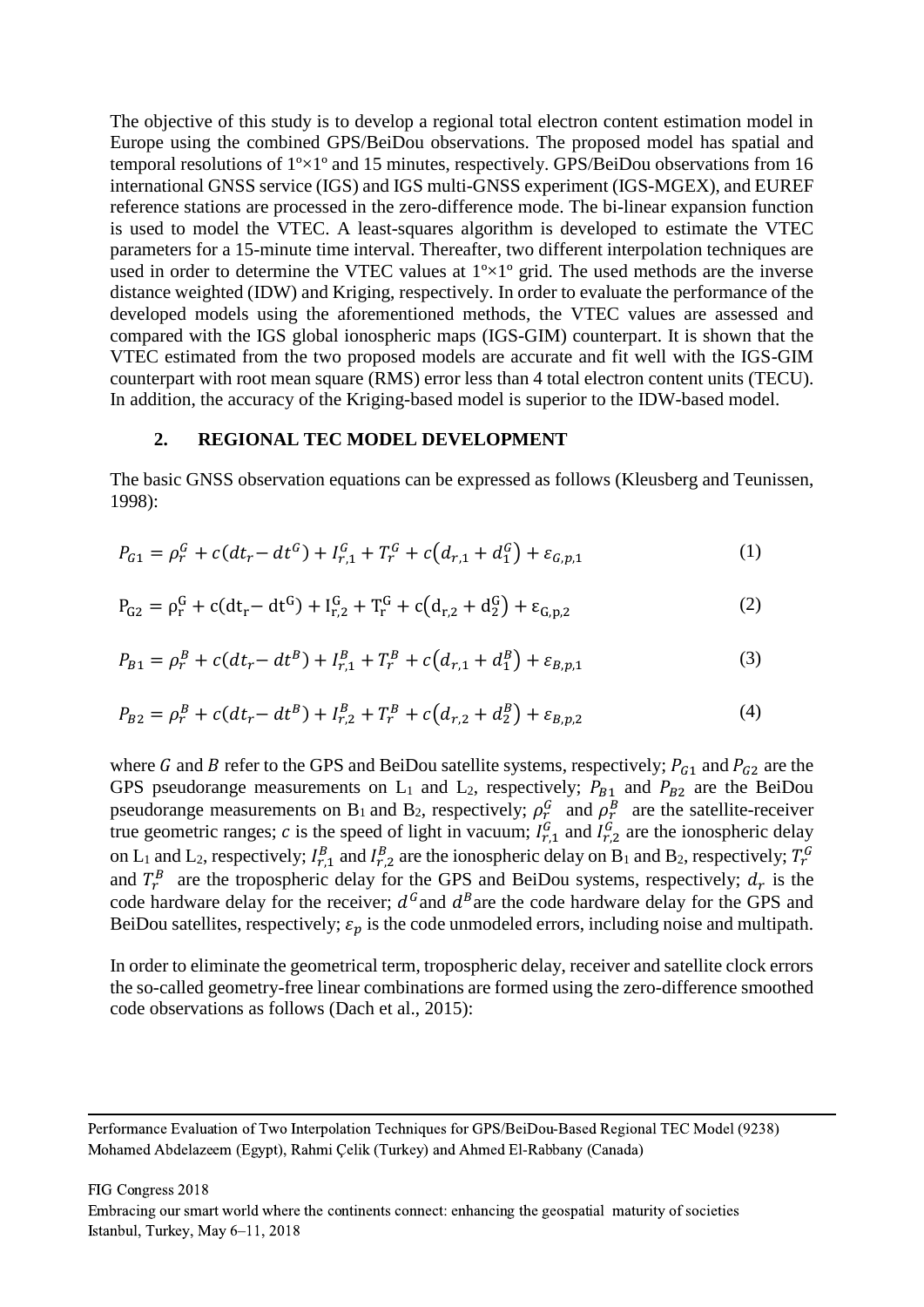$$
P_{4G} = P_{G1} - P_{G2} = MF \times k_G \times VTEC + c(d_{r,1} - d_{r,2}) + c(d_1^G - d_2^G)
$$
(5)  

$$
P_{4B} = P_{B1} - P_{B2} = MF \times k_B \times VTEC + c(d_{r,1} - d_{r,2}) + c(d_1^B - d_2^B) + ISB
$$
(6)

where  $P_{4G}$  and  $P_{4B}$  are the geometry free combination of the GPS and BeiDou smoothed code observations, respectively; MF is the mapping function;  $k_G$  and  $k_B$  are frequency-dependent factors for the GPS and BeiDou systems, respectively; *ISB* is the geometry-free inter-system bias between the GPS and BeiDou systems, which is the difference in code hardware delay between the GPS and BeiDou signals in the receiver channels. The inter-system bias is lumped into the receiver differential code bias for the BeiDou signals. Therefore, the geometry-free formulas can be rewritten as follows:

$$
P_{4G} = MF \times k_G \times VTEC + cDCB_{r,G} + cDCB^G
$$
\n
$$
P_{4B} = MF \times k_B \times VTEC + cDCB_{r,B} + cDCB^B
$$
\n(3)

where  $DCB^G$  and  $DCB^B$  are the differential code bias for the GPS and the BeiDou satellites, respectively;  $DCB_{r,G}$  and  $DCB_{r,B}$  are the receiver differential code bias for the GPS and the BeiDou systems, respectively. The frequency-dependent factor  $k$  can be written as follows:

$$
k_G = \frac{40.3(f_{G1}^2 - f_{G2}^2)}{(f_{G1}^2 f_{G2}^2)}, \quad k_B = \frac{40.3(f_{B1}^2 - f_{B2}^2)}{(f_{B1}^2 f_{B2}^2)}
$$
(9)

where  $f_{G1}$  and  $f_{G2}$  are the carrier phase frequencies on  $L_1$  and  $L_2$  GPS signals, respectively;  $f_{B1}$ and  $f_{B2}$  are the carrier phase frequencies on  $B_1$  and  $B_2$  BeiDou signals, respectively. The mathematical expression for the mapping function can be defined as follows (Dach et al., 2015):

$$
MF = \left[ cos\left( arcsin\left(\frac{R}{R+H}sin(z)\right) \right) \right]^{-1}
$$
\n(10)

where z is the satellite's zenith distance at receiver;  $\tilde{R}$  is the mean radius of the Earth, and  $\tilde{H}$  is the height of ionosphere thin shell layer.

Performance Evaluation of Two Interpolation Techniques for GPS/BeiDou-Based Regional TEC Model (9238) Mohamed Abdelazeem (Egypt), Rahmi Çelik (Turkey) and Ahmed El-Rabbany (Canada)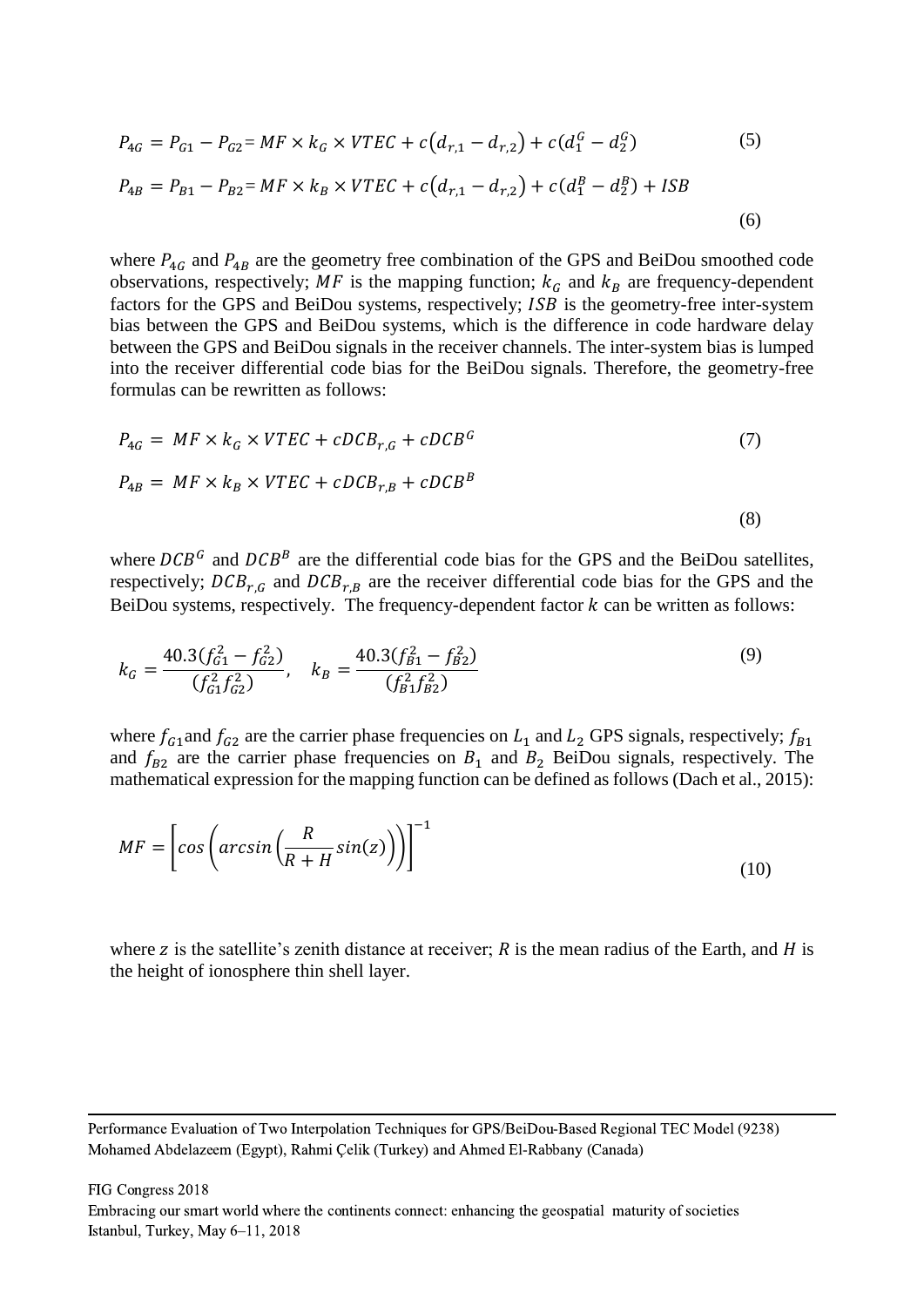The vertical total electron content can be modelled using the bi-linear expansion function depending upon the ionosphere pierce point coordinates and time of epoch, which takes the form (Brunini and Azpilicueta, 2009; Brunini and Azpilicueta, 2010):

$$
VTEC(t_{oe}) = a_0(t_{oe}) + a_1(t_{oe}) \times d\lambda + a_2(t_{oe}) \times d\varphi
$$
\n<sup>(11)</sup>

where  $VTEC(t_{oe})$  is the ionospheric observable at a time interval  $t_{oe}$ ;  $a_0$ ,  $a_1$  and  $a_2$  are the bilinear expansion parameters;  $d\lambda = \lambda_{IPP} - \lambda_R$  is the difference between the longitude of the IPP and the longitude of the receiver, and  $d\varphi = \varphi_{IPP} - \varphi_R$  is the difference between the latitude of the IPP and the latitude of the receiver.

Substituting Eq. (11) into Eqs. (7 and 8), the ionospheric bi-linear function can be rewritten as follows:

$$
P_{4G}(t_{oe}) = MF \times k_G \times [a_0(t_{oe}) + a_1(t_{oe}) \times d\lambda + a_2(t_{oe}) \times d\varphi] + cDCB_{r,G}(t_{oe}) \quad (12)
$$
  
+ 
$$
cDCB^G
$$
  

$$
P_{4B}(t_{oe}) = MF \times k_B \times [a_0(t_{oe}) + a_1(t_{oe}) \times d\lambda + a_2(t_{oe}) \times d\varphi] + cDCB_{r,B}(t_{oe})
$$
  
+ 
$$
cDCB^B
$$
 (13)

where  $a_0, a_1, a_2, DCB_r$  and  $DCB^s$  are the unknown parameters to be estimated. For this research, the time interval  $(t_{oe})$  is selected to be 15 minutes. The estimation of the satellite DCB needs a well-distributed network, however, only 16 stations are examined and thus the satellites DCBs for both the GPS and BeiDou available from MGEX website (MGEX-DCB, 2017) are used.

A weighted least squares algorithm is developed to estimate the unknown VTEC and receiver DCBs parameters for 15-mintute time interval, which takes the expression:

$$
\Omega = (A^T P A)^{-1} A^T P l \tag{14}
$$

where the matrices of  $\Omega$ , A and l can be expressed as follows:

$$
\mathbf{\Omega} = \begin{bmatrix} a_0(t_{oe}) \\ a_1(t_{oe}) \\ a_2(t_{oe}) \\ DCB_{r,G}(t_{oe}) \\ DCB_{r,B}(t_{oe}) \end{bmatrix}, \ \mathbf{A} = \begin{bmatrix} (MF \times k) & (MF \times k \times d\lambda_1) & (MF \times k \times d\varphi_1) & c & c \\ \vdots & \vdots & \vdots & \vdots & \vdots \\ (MF \times k) & (MF \times k \times d\lambda_n) & (MF \times k \times \Delta\varphi_n) & c & c \end{bmatrix}.
$$

Performance Evaluation of Two Interpolation Techniques for GPS/BeiDou-Based Regional TEC Model (9238) Mohamed Abdelazeem (Egypt), Rahmi Çelik (Turkey) and Ahmed El-Rabbany (Canada)

FIG Congress 2018 Embracing our smart world where the continents connect: enhancing the geospatial maturity of societies Istanbul, Turkey, May 6–11, 2018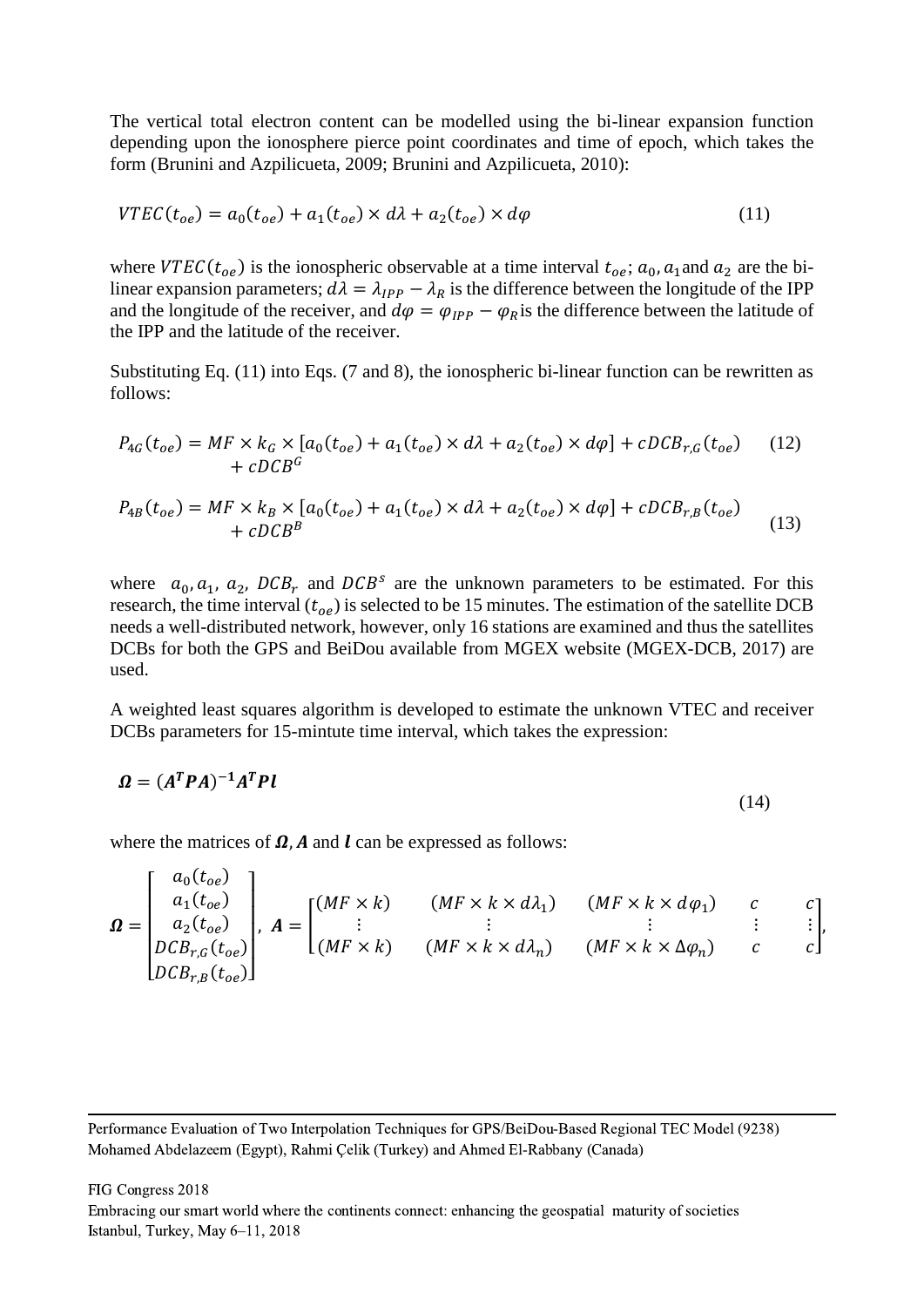$$
\boldsymbol{l} = \begin{bmatrix} (P_4 - cDCB^{s=1}) \\ \vdots \\ (P_4 - cDCB^{s=n}) \end{bmatrix} \tag{15}
$$

where  $DCB_{r,G}$  and  $DCB_{r,B}$  are the receiver differential code bias for the GPS and BeiDou systems, respectively. The elevation-dependent weighting of the observations are used for the weight matrix (*P*).

Two different interpolation techniques are used in order to estimate the VTEC values at  $1^{\circ} \times 1^{\circ}$ grid spacing, including the inverse distance weighted method and the Kriging method. The mathematical expression for the IDW method can be defined as follows (Jin et al., 2014):

$$
TEC_{(X,Y)} = \frac{\sum_{ref=1}^{16} \frac{1}{d_{ref\to(X,Y)}^2} TEC_{ref}}{\sum_{n=1}^{16} \frac{1}{d_{ref\to(X,Y)}^2}}
$$
(16)

where  $TEC_{(X,Y)}$  is the estimated VTEC at the grid node;  $TEC_{ref}$  is the computed VTEC value at the reference station, and  $d_{ref\rightarrow(X,Y)}$  is the distance between the reference station and the grid point.

For the Kriging method, its estimate for the grid point can be defined as follows (Webster and Oliver, 2007):

$$
TEC_{(X,Y)} = \sum_{ref=1}^{16} w_{ref} \, TEC(ref) \tag{17}
$$

where  $TEC_{(X,Y)}$  is the estimated VTEC at the grid node;  $w_{ref}$  are the Kriging coefficients for the grid point. The universal Kriging assumes a trend function, which is a combination of unknown coefficients and known function as follows:

$$
u(x) = \sum_{h=1}^{h} b_h f_h(x)
$$
 (18)

FIG Congress 2018 Embracing our smart world where the continents connect: enhancing the geospatial maturity of societies Istanbul, Turkey, May 6–11, 2018

Performance Evaluation of Two Interpolation Techniques for GPS/BeiDou-Based Regional TEC Model (9238) Mohamed Abdelazeem (Egypt), Rahmi Çelik (Turkey) and Ahmed El-Rabbany (Canada)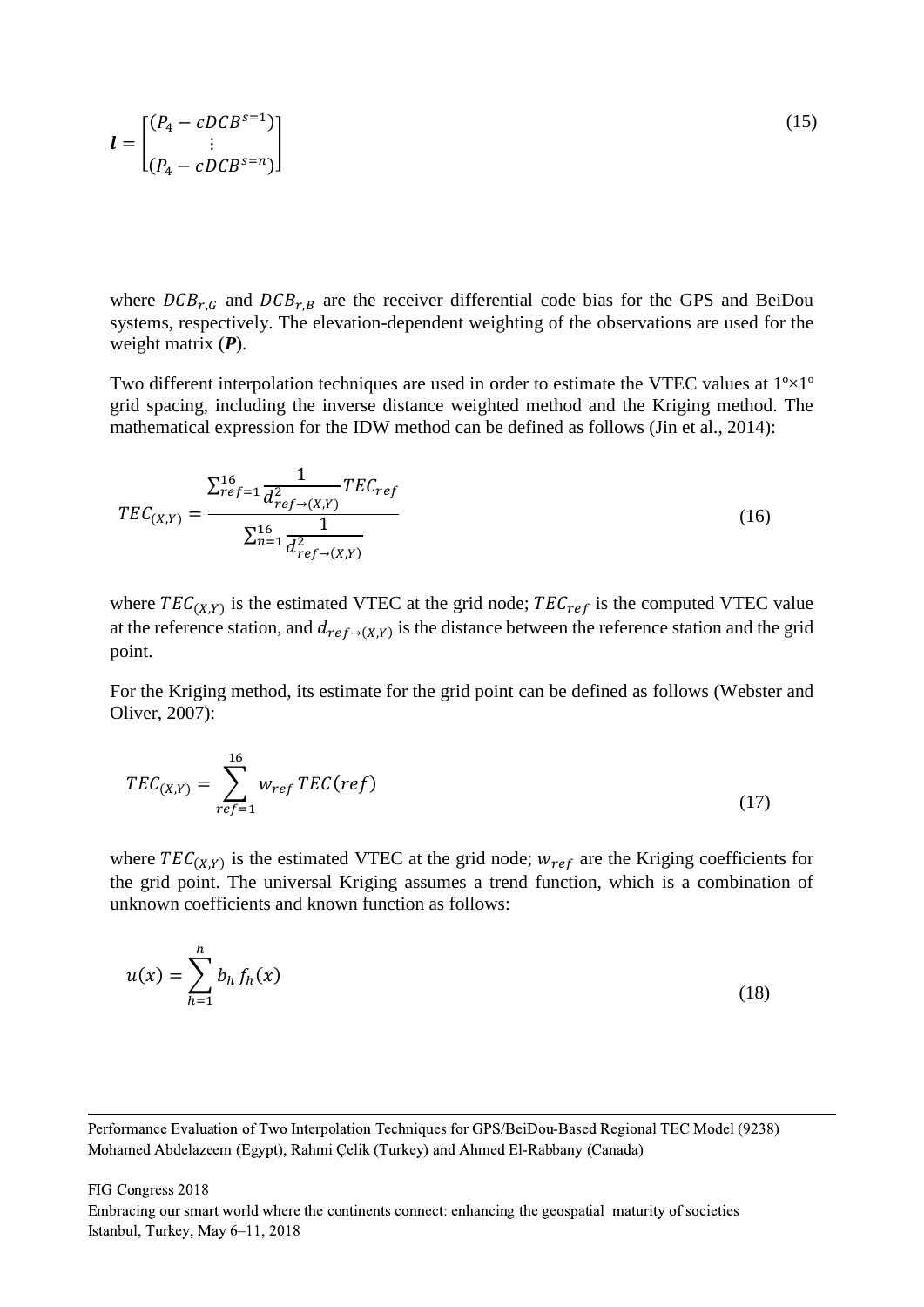where  $b_h$  are the unknown coefficients;  $f_h(x)$  is the known function, which is selected to be first-order polynomial function in the point coordinates.

$$
u(x) = b_0 + b_1 X + b_2 Y \tag{19}
$$

For the unbiased estimation, the Kriging coefficients must fit the following criteria:

$$
\sum_{ref=1}^{16} w_{ref} u(ref) = u(X,Y)
$$
\n(20)

For the detailed steps of the universal Kriging estimation, they can be found in Webster and Oliver (2007).

#### **3. METHODOLOGY**

To develop the proposed regional ionospheric model, a regional network consisting of 16 IGS and IGS-MGEX, and EUREF reference stations in Europe are used (Figure 2). The stations are distributed in different latitudes in order to reflect different ionospheric characteristics. GPS/BeiDou observations for three successive days (day of year (DOY) 28, 29 and 30 in 2015) are downloaded (BKG, 2017). The solar activity and geomagnetic activity indices are given in Table 1, including the  $F_{10.7}$  and the planetary  $A_P$  indices, respectively. It is shown that the solar activity is high, meanwhile, the geomagnetic activity is unsettled in the three examined days.



Figure 2 Reference stations distribution.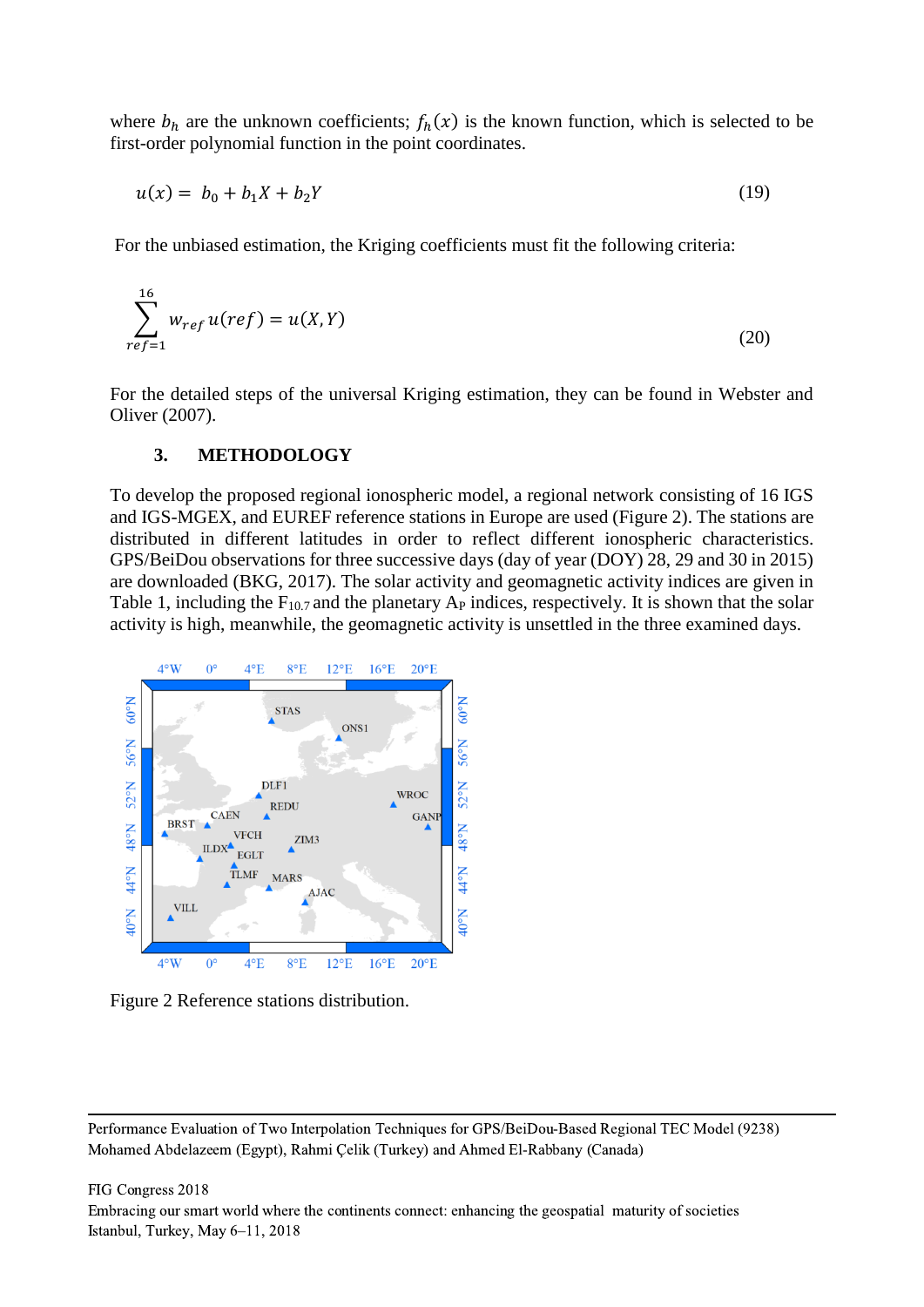| <b>DOY</b> | Solar Flux- $F_{10.7 \text{ cm}}$ | Geomagnetic index-A <sub>P</sub> |
|------------|-----------------------------------|----------------------------------|
| 28         | 154.5                             |                                  |
| 29         | 166.7                             | 8                                |
| 30         | 154.6                             | Q                                |

Table 1 Solar and geomagnetic activity indices for the examined days (OMNIWeb, 2017)

Each observation file has a 30-second time interval. The elevation cut-off angle is selected to be 10º. The observation files are processed in the zero-difference mode. The geometry-free linear combination is formed using the smoothed code observations. For the ionospheric mapping function, the effective height  $(H)$  is selected to be 450 km. In order to produce the RIM, the IGS-MGEX final satellite orbit and clock products are used (MGEX, 2017). For the least-squares estimation (Eqs.14 and 15), the satellite DCB are extracted from the MGEX file (MGEX-DCB, 2017). Then, the station-by-station bi-linear function parameters and the receiver DCBs for each station are assessed.

The proposed model represents the ionosphere variability on the area under consideration in the form of ionosphere exchange format (IONEX). In order to produce the ionospheric map, the vertical total electron content value at the zenith of each reference station is computed using the bilinear expansion function (Eq.11). The expansion coefficient  $a_0$  represents the VTEC value, which is estimated every 15-mintute time interval (Eq.14). Thereafter, the IDW (Eq.16) and the Kriging (Eqs. 17-20) interpolation techniques are used based on the obtained VTEC values from the 16 reference stations. The resulting ionospheric map is determined with  $1^{\circ} \times 1^{\circ}$  grid spacing. The developed RIM is implemented in FORTRAN computer code by the authors.

# **4. RESULTS AND ANALYSIS**

To assess the developed regional ionospheric models using the inverse distance weighted (RIM-IDW) and the Kriging (RIM-K) interpolation methods, the estimated VTEC are compared with the IGS-GIMs (IGS-GIM, 2017) counterpart. Details about the generation and accuracy of the IGS-GIM can be found in Hernández-Pajares et al. (2009). The VTEC values are estimated at 12:00, 14:00 and 16:00 universal time (UT), which are closer to the daily ionospheric activity in the studied area. Figures 3, 4 and 5 show the differences between the IGS-GIM, RIM-IDW and RIM-K models at 12, 14 and 16 UT, respectively, on DOY 30 as an example for the oneday variation analysis.

Performance Evaluation of Two Interpolation Techniques for GPS/BeiDou-Based Regional TEC Model (9238) Mohamed Abdelazeem (Egypt), Rahmi Çelik (Turkey) and Ahmed El-Rabbany (Canada)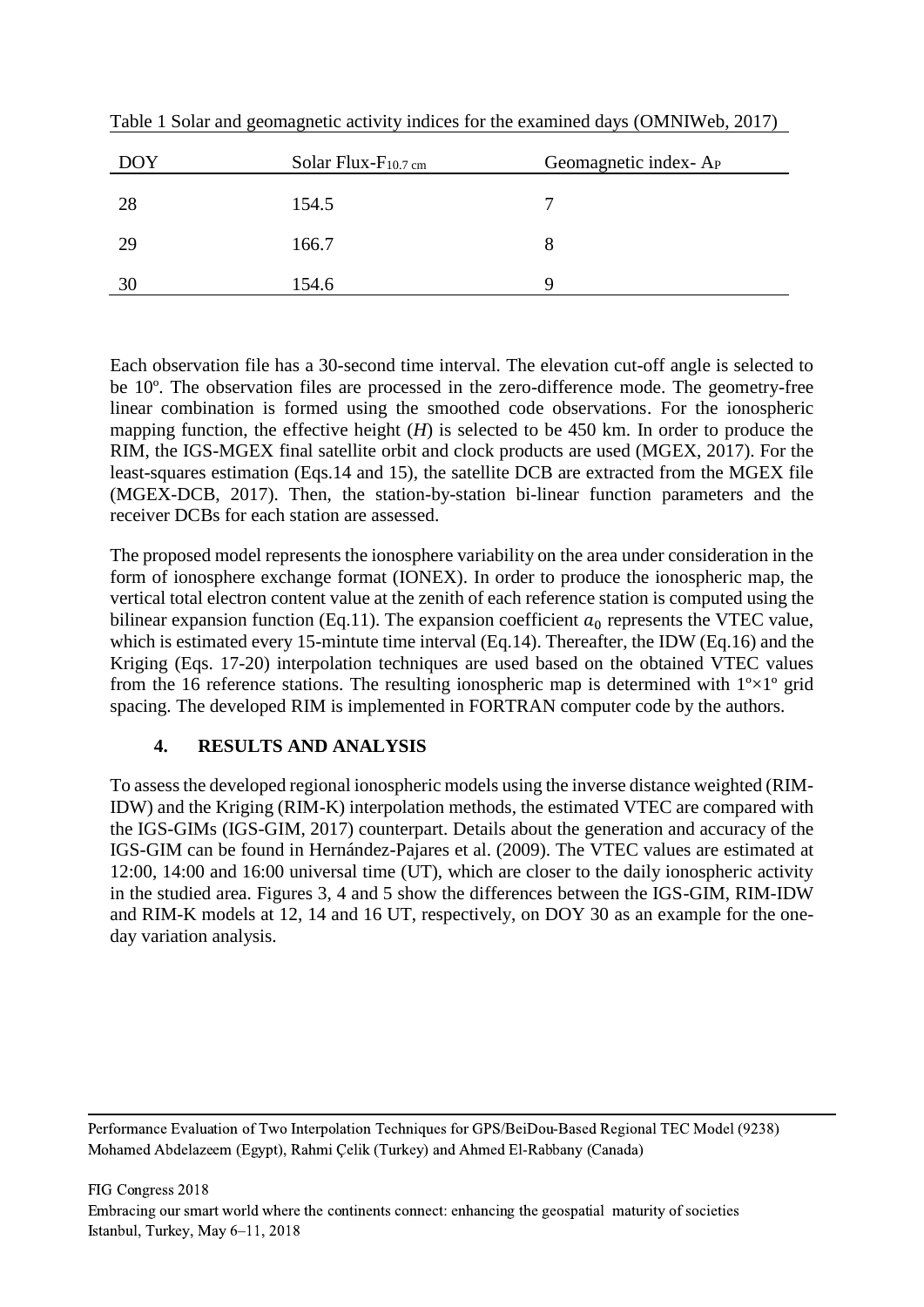

Figure 3 Differences between (a) RIM-IDW and IGS-GIM (left), and (b) RIM-K and IGS-GIM (right) at 12:00 UT on DOY 30.



Figure 4 Differences between (a) RIM-IDW and IGS-GIM (left), and (b) RIM-K and IGS-GIM (right) at 14:00 UT on DOY 30.



Performance Evaluation of Two Interpolation Techniques for GPS/BeiDou-Based Regional TEC Model (9238) Mohamed Abdelazeem (Egypt), Rahmi Çelik (Turkey) and Ahmed El-Rabbany (Canada)

FIG Congress 2018 Embracing our smart world where the continents connect: enhancing the geospatial maturity of societies Istanbul, Turkey, May 6–11, 2018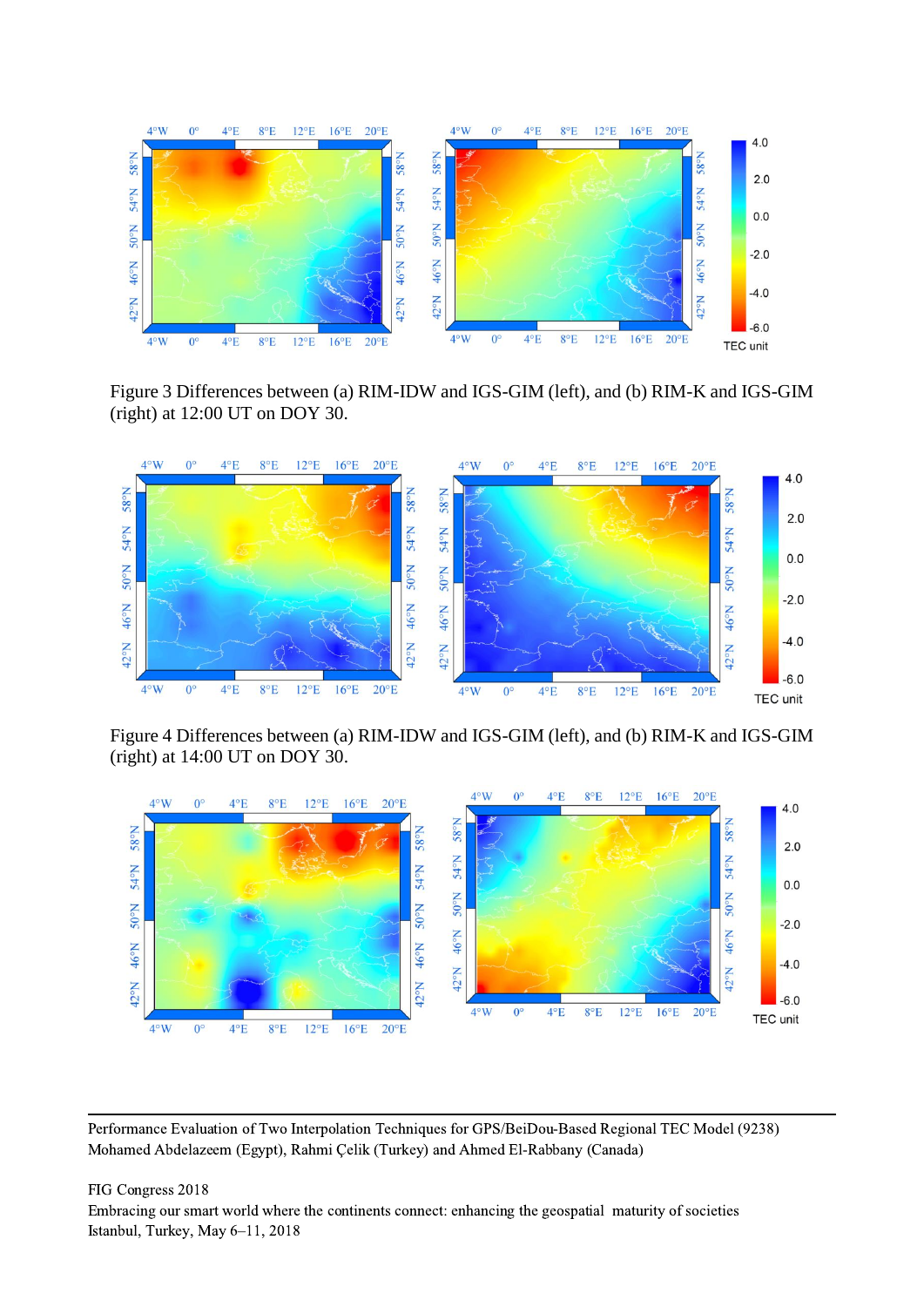Figure 5 Differences between (a) RIM-IDW and IGS-GIM (left), and (b) RIM-K and IGS-GIM (right) at 16:00 UT on DOY 30.

It can be shown that the VTEC difference for the two models is from -2 TECU up to 2 TECU for most of the area. Meanwhile, the difference is little large in the parts where the station distribution is very sparse. To further evaluate the proposed TEC estimation models, the distribution of the VTEC differences over the studied area at 12:00, 14:00 and 16:00 UT over the examined days (i.e., DOY 28, 29 and 30) are given in Figures 6, 7 and 8, respectively. In addition, the mean and RMS values for the differences are computed and given in Figures 6-8.



Figure 6 Distribution of VTEC differences over the studied area at 12:00 UT.



Figure 7 Distribution of VTEC differences over the studied area at 14:00 UT.

Performance Evaluation of Two Interpolation Techniques for GPS/BeiDou-Based Regional TEC Model (9238) Mohamed Abdelazeem (Egypt), Rahmi Çelik (Turkey) and Ahmed El-Rabbany (Canada)

FIG Congress 2018

Embracing our smart world where the continents connect: enhancing the geospatial maturity of societies Istanbul, Turkey, May 6–11, 2018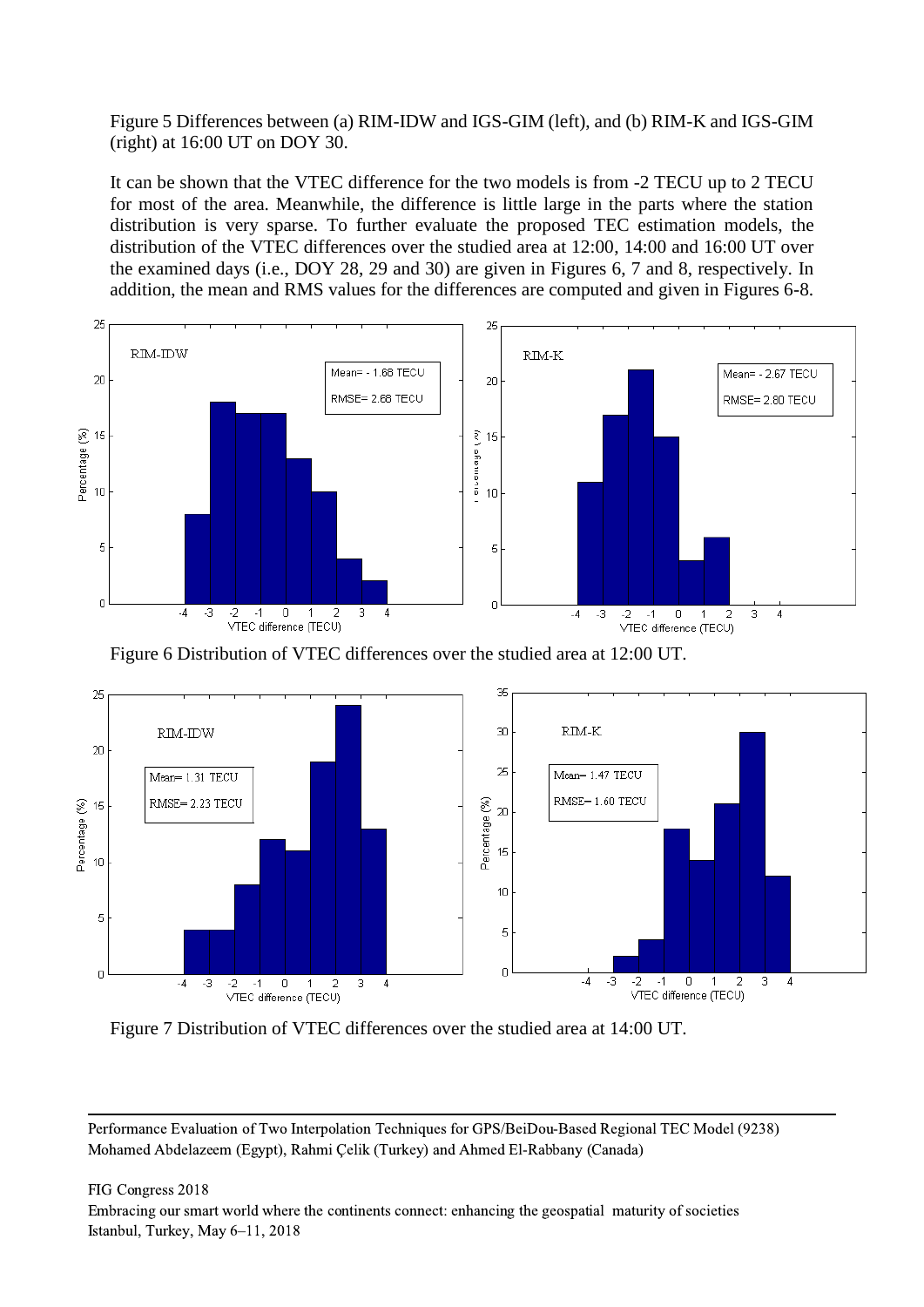

Figure 8 Distribution of VTEC differences over the studied area at 16:00 UT.

It is shown that the estimated VTEC from both of the RIM-IDW and RIM-K models have good agreement with the IGS-GIMs counterpart, where the differences range from – 4 TECU to 4 TECU. In addition, the RMS values are less than 3 TECU. The distribution of the vertical difference for the Kriging-based model is slightly better than that of the IDW-based model. Moreover, the accuracy of the RIM-K model is better than that of the RIM-IDW model, as the RMS values are generally improved.

Figure 9 shows the RMS values for the difference between the IGS-GIM and the proposed models RIM-IDW and RIM-K, respectively. It can be noticed that the RMS values are less than 4 TECU. In addition, the values are somewhat large at 12 UT on DOY 29. This might be attributed to the fact that the solar activity is slightly higher on DOY 29 (Table 1) and the fact that the estimation time (12 UT) is close to the daily ionospheric activity peak over the studied area. It can be said that the agreement of the RIM-K with respect to the IGS-GIM counterpart is better than that of the RIM-IDW.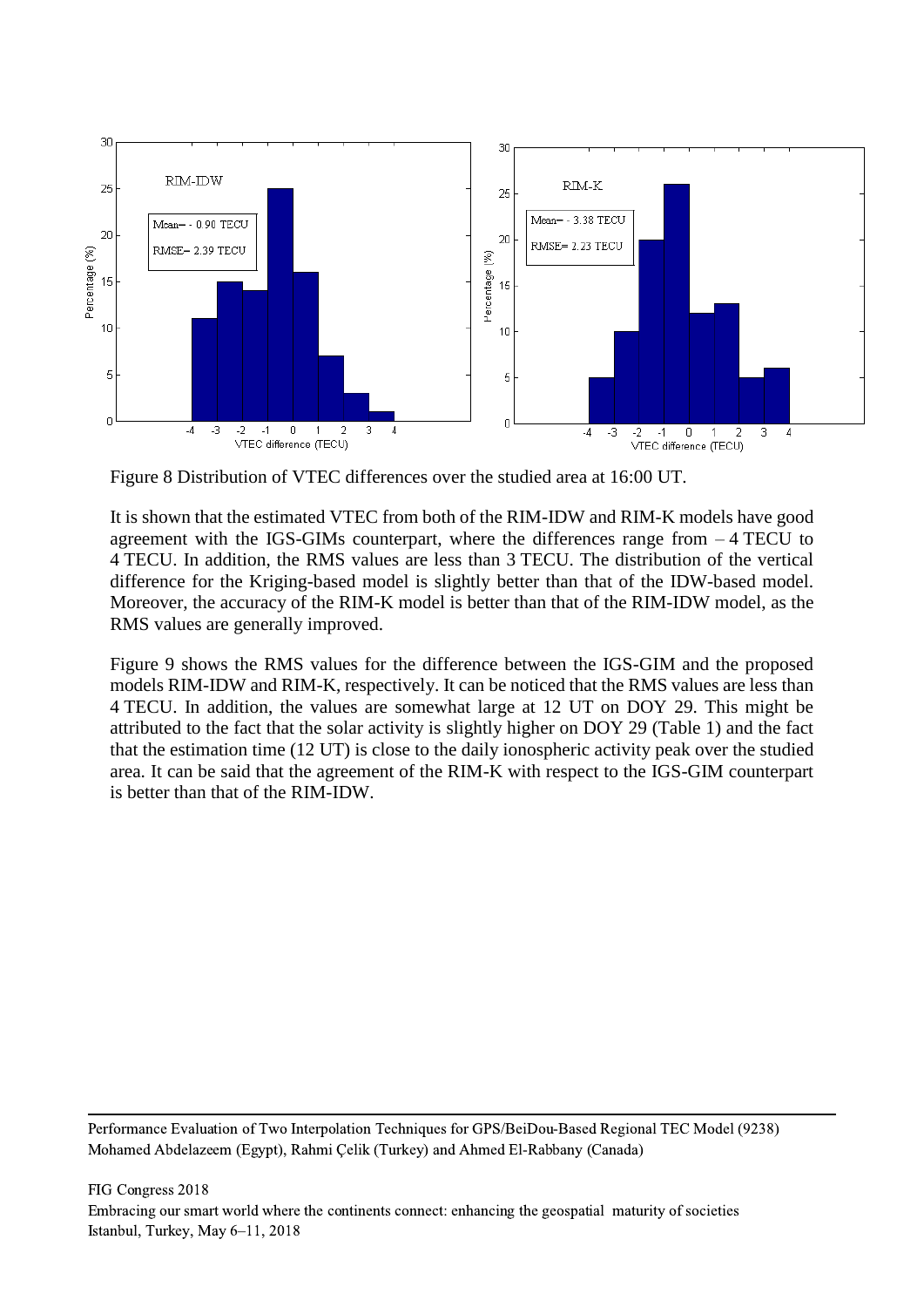



# **5. CONCLUSION**

In this paper, a regional total electron content estimation model over Europe has been developed using the combined GPS/BeiDou observations. The proposed model has spatial and temporal resolutions of 1º×1º and 15 minutes, respectively. GPS/BeiDou observations from 16 IGS and IGS-MGEX, and EUREF reference stations have been processed in the zero-difference mode. To model the VTEC, the bi-linear expansion function has been used. Thereafter, a least-squares algorithm has been developed in order to estimate the bi-linear parameters for a 15-minute time interval. Two different interpolation techniques have been used in order to estimate the VTEC values at  $1^{\circ} \times 1^{\circ}$  spatial resolution, including the inverse weighted distance and the Kriging methods. To evaluate the accuracy of the proposed model using those methods, the VTEC values have been estimated and compared with the IGS-GIM counterpart. It has been shown that the estimated VTEC values obtained from the developed models agree to within 4 TECU (RMS) with the IGS-GIM counterpart. In addition, the performance of the Kriging-based model is generally better than that of the IDW-based counterpart. It is expected that the developed models will attract a number of applications, including space weather and precise positioning applications.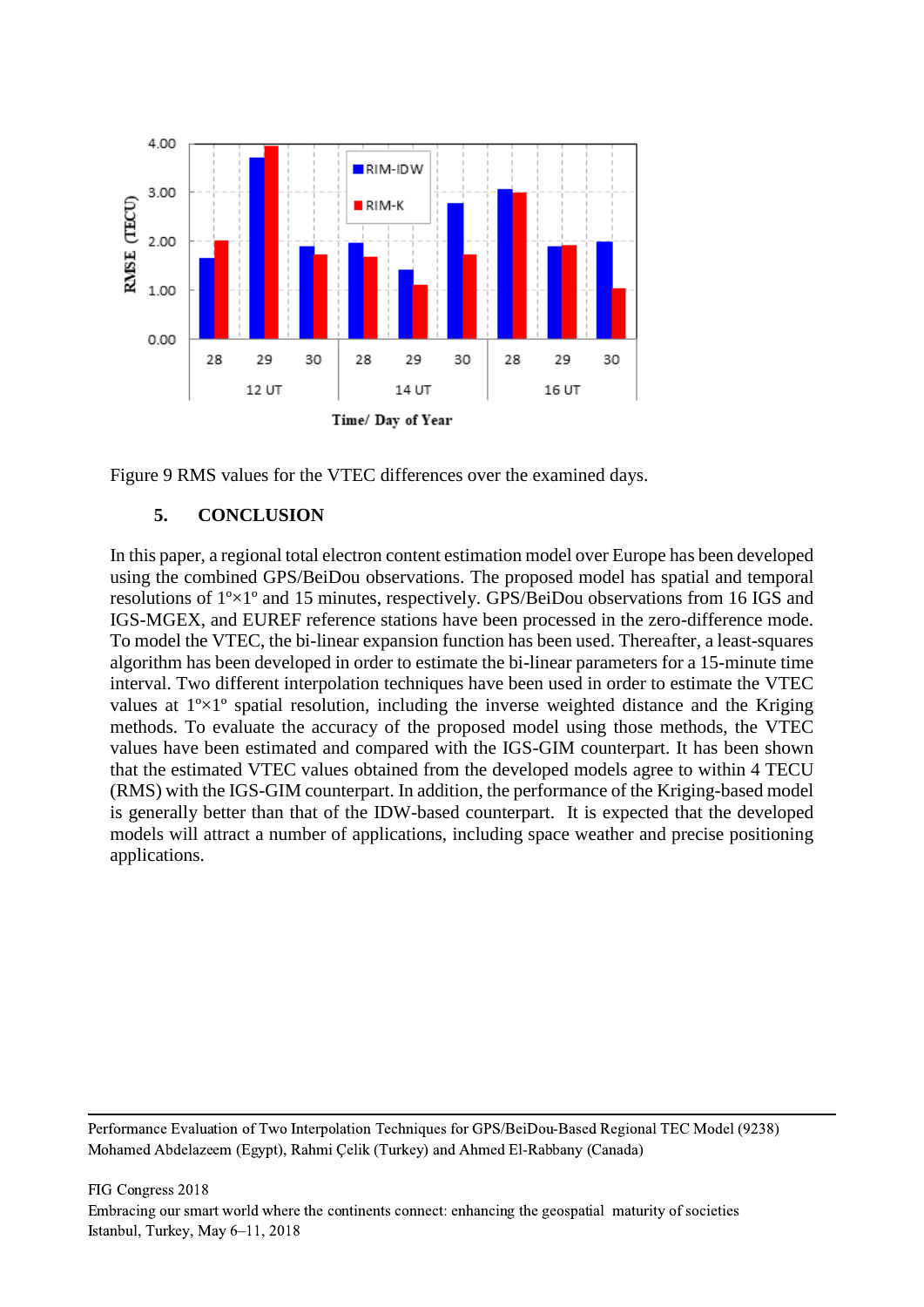#### **REFERENCES**

- BKG, Agency for Cartography and Geodesy (2017). [ftp://igs.bkg.bund.de/.](ftp://igs.bkg.bund.de/) Accessed on September  $1<sup>st</sup>$ , 2017.
- Brunini C, Azpilicueta FJ (2009). Accuracy assessment of the GPS-based slant total electron content. Journal of Geodesy, 83, 8: 773-785.
- Brunini C, Azpilicueta F (2010). GPS slant total electron content accuracy using the single layer model under different geomagnetic regions and ionospheric conditions. Journal of Geodesy, 84, 5: 293-304.
- Dach, R., Lutz, S., Walser, P. and Fridez, P. (2015). Bernese GNSS Software Version 5.2. Astronomical Institute, University of Berne (AIUB), Switzerland.
- Hernández-Pajares, M., Juan, J. M., Sanz, J., Orus, R., Garcia-Rigo, A., Feltens, J., Komjathy, A., Schaer, S. C. & Krankowski, A. (2009). The IGS VTEC maps: a reliable source of ionospheric information since 1998. Journal of Geodesy, 83, 3: 263-275
- IGS-GIM, International GNSS Service Global Ionospheric Map (2017). [ftp://cddis.gsfc.nasa.](ftp://cddis.gsfc.nasa/) gov/ pub/gps/products/ionex/. Accessed on September 1st, 2017.
- Jin S, Cardellach E, Xie F (2014). GNSS remote sensing: theory, methods and appliactions. Springer, New York, London.
- Kleusberg A , Teunissen P J G (1998). GPS for Geodesy. Springer, Berlin, Germany.
- Li Z, Yuan Y, Wang N, Hernandez-Pajares M, Huo X (2015). SHPTS: towards a new method for generating precise global ionospheric TEC map based on spherical harmonic and generalized trigonometric series functions. Journal of Geodesy, 89, 4: 331-345.
- MGEX, IGS Multi-GNSS Experiment (2017). ftp://cddis.gsfc.nasa.gov/gps/products/mgex. Accessed on September 1<sup>st</sup>, 2017.
- MGEX-DCB (2017). <ftp://cddis.gsfc.nasa.gov/gps/products/mgex/dcb/> Accessed on September 1st, 2017
- OMNIWeb (2017). <http://omniweb.gsfc.nasa.gov/form/dx1.html> Accessed on September  $1<sup>st</sup>$ , 2017.
- Ren, X., Zhang, X., Xie, W., Zhang, K., Yuan, Y. and Li, X. (2016). Global Ionospheric Modelling using Multi-GNSS: BeiDou, Galileo, GLONASS and GPS. Scientific Reports, 6, 33499.

Performance Evaluation of Two Interpolation Techniques for GPS/BeiDou-Based Regional TEC Model (9238) Mohamed Abdelazeem (Egypt), Rahmi Çelik (Turkey) and Ahmed El-Rabbany (Canada)